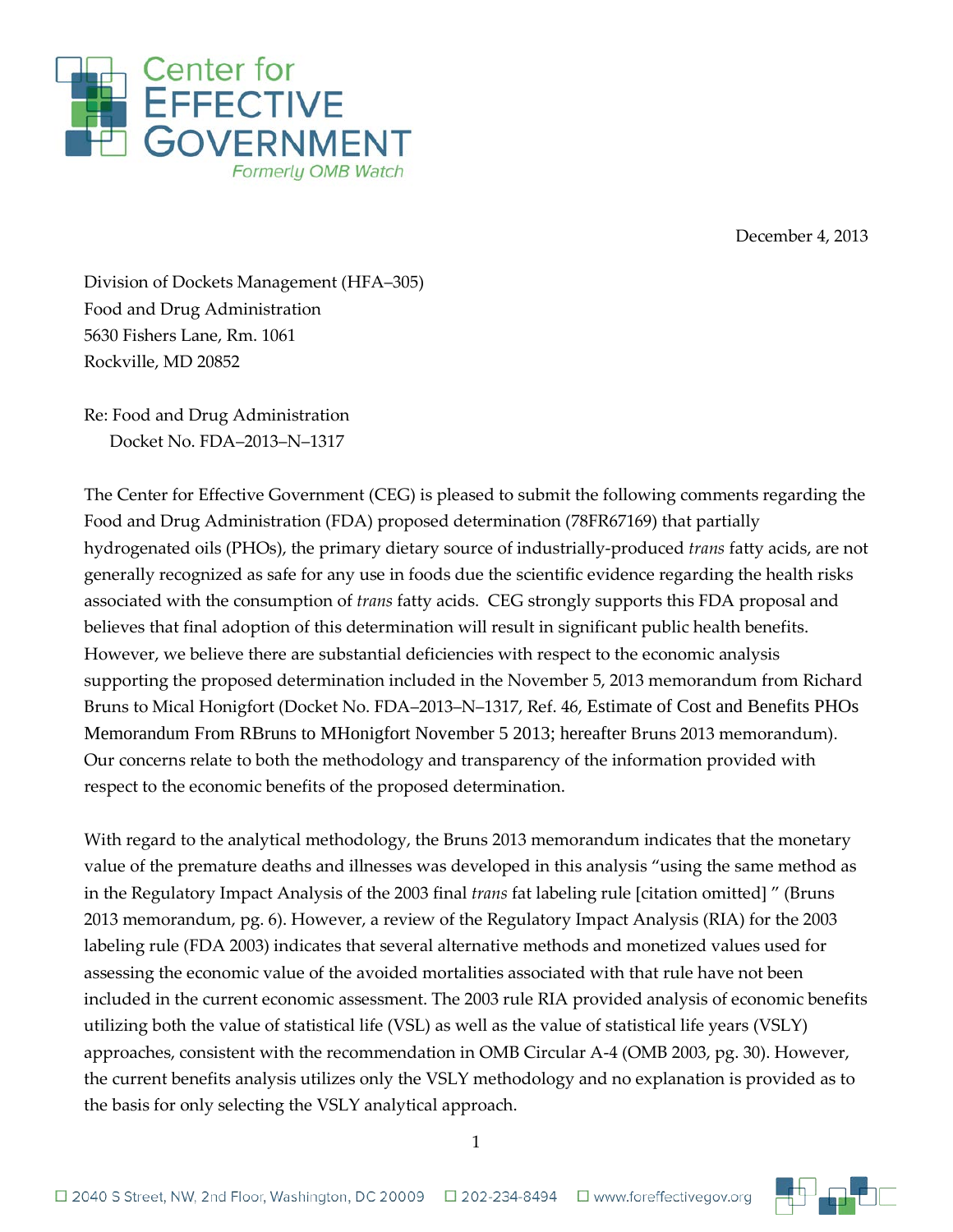The 2003 rule utilized VSL amounts of \$5 million and \$6.5 million for the value of statistical life, both of which are substantially greater than the \$1.76 million value for a prevented fatal heart attack provided in the Bruns 2013 memorandum based on the VSLY method. Utilizing the Bruns 2013 memorandum estimate of 5,000 avoided fatal heart attacks and adjusting the 2003 rule VSL values to 2013 dollars (\$6,346,000 and \$8,250,000 respectively), the benefits associated with this rule range from \$31.7 to 41.3 billion in contrast to the \$8.8 to 12 billion range provided in the Bruns 2013 memorandum.

The Bruns 2013 memorandum provides an estimate of the life years lost from fatal heart attacks based on a 7 percent discount rate applied to the 13 life years lost to arrive at the 8 life years lost used for the benefits calculation. We note that the 2003 labeling rule RIA also included analysis based on a 3 percent discount rate applied to the 13 life years lost resulting in 11 life years lost. Applying the additional 3 life years lost provided by the 3 percent discount rate to the current VSLY method results in increasing the value of a prevented fatal heart attack from \$1.76 million to \$2.42 million. However this alternative approach has been omitted from the current analysis and no explanation is provided as to the omission of the 3 percent discount rate or why a 7 percent discount rate should be preferable.

The Bruns 2013 memorandum also provides a figure of \$220,000 for the value of a statistical life year, however no explanation is provided as to the basis for selecting this figure. We note that the 2003 rule RIA provided three alternative figures for the value of a statistical life year - \$100,000, \$300,000, and \$500,000 (FDA 2003 at 41498). However, despite the fact that the 2013 analysis asserts it is utilizing methods for the development of monetized values for death and illness consistent with those of the 2003 rule RIA, no explanation is provided as to why the 2003 rule approach for calculating the VSLY utilizing the three alternative values was not adopted. OMB Circular A-4 recommends the use of larger VSLY figures for senior citizens noting that "senior citizens face larger overall health risks from all causes and they may accumulated savings to spend on their health and safety" (OMB 2003, pg. 30). Since it is likely that the vast majority of the avoided lost life years from fatal heart attacks would occur in seniors<sup>*i*</sup>, we would like to see an explanation of whether this recommendation has been applied to the 2013 analysis.

In conclusion, we request that FDA revised its economic analysis supporting the proposed determination that partially hydrogenated oils are not generally recognized as safe for any use in foods in the following manner: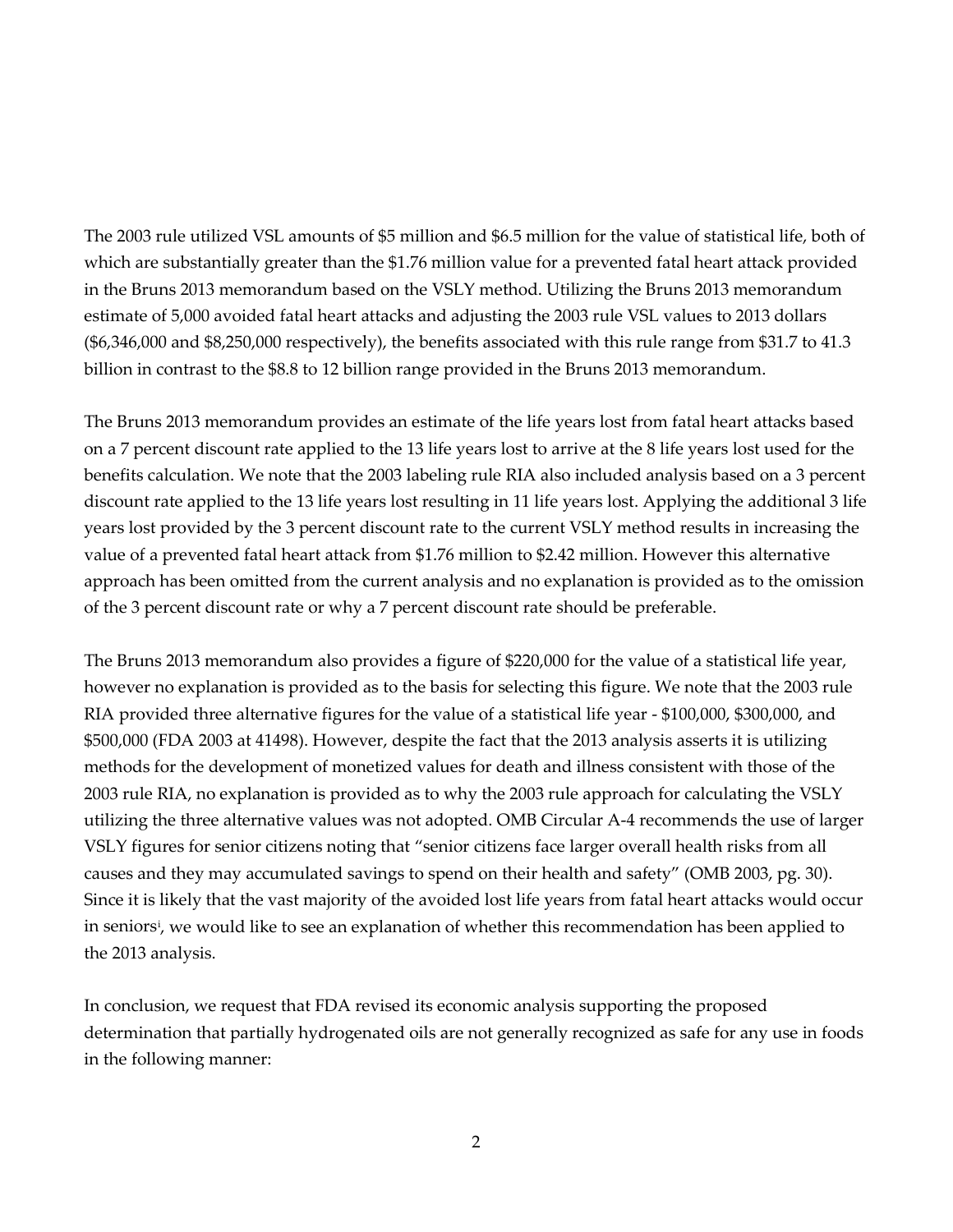- 1) Provide an analysis utilizing a value of statistical life methodology using present value dollars; CEG believes that public health protections should not be based on the age of the population protected. Therefore a VSL method rather than a VSLY method should be applied for evaluating the economic benefits of the proposed determination;
- 2) If a VSLY method is retained, provide a revised analysis:
	- a. utilizing a value of statistical life year methodology that applies as 3 percent discount rate to life years lost;
	- b. utilizing alternative VSLY monetized values consistent with those used in the 2003 *trans* fat labeling rule (adjusted to present value) and that reflects an approach consistent with the recommendations in OMB Circular A-4 with respect to the selection of higher values for health outcomes affecting senior citizens;
- 3) If the \$220,000 value of a statistical life year is retained, provide an explanation as to the basis for this value and how it is consistent with the recommendations in OMB Circular A-4.

Sincerely,

Ronald H. White, M.S.T. Director of Regulatory Policy

## References

Food and Drug Administration; Tentative Determination Regarding Partially Hydrogenated Oils; Request for Comments and for Scientific Data and Information; Federal Register, Vol. 78, No. 217, November 8, 2013.

Food and Drug Administration; Food Labeling: *Trans* Fatty Acids in Nutrition Labeling, Nutrient Content Claims, and Health Claims; Federal Register, Vol. 68, No. 133, July 11, 2003.

Office of Management and Budget; Circular A-4; September 17, 2003.

FDA Memorandum From RBruns to MHonigfort; Estimate of Costs and Potential Health Effects of Removing Partially Hydrogenated Oils from the US Food Supply; November 5, 2013.